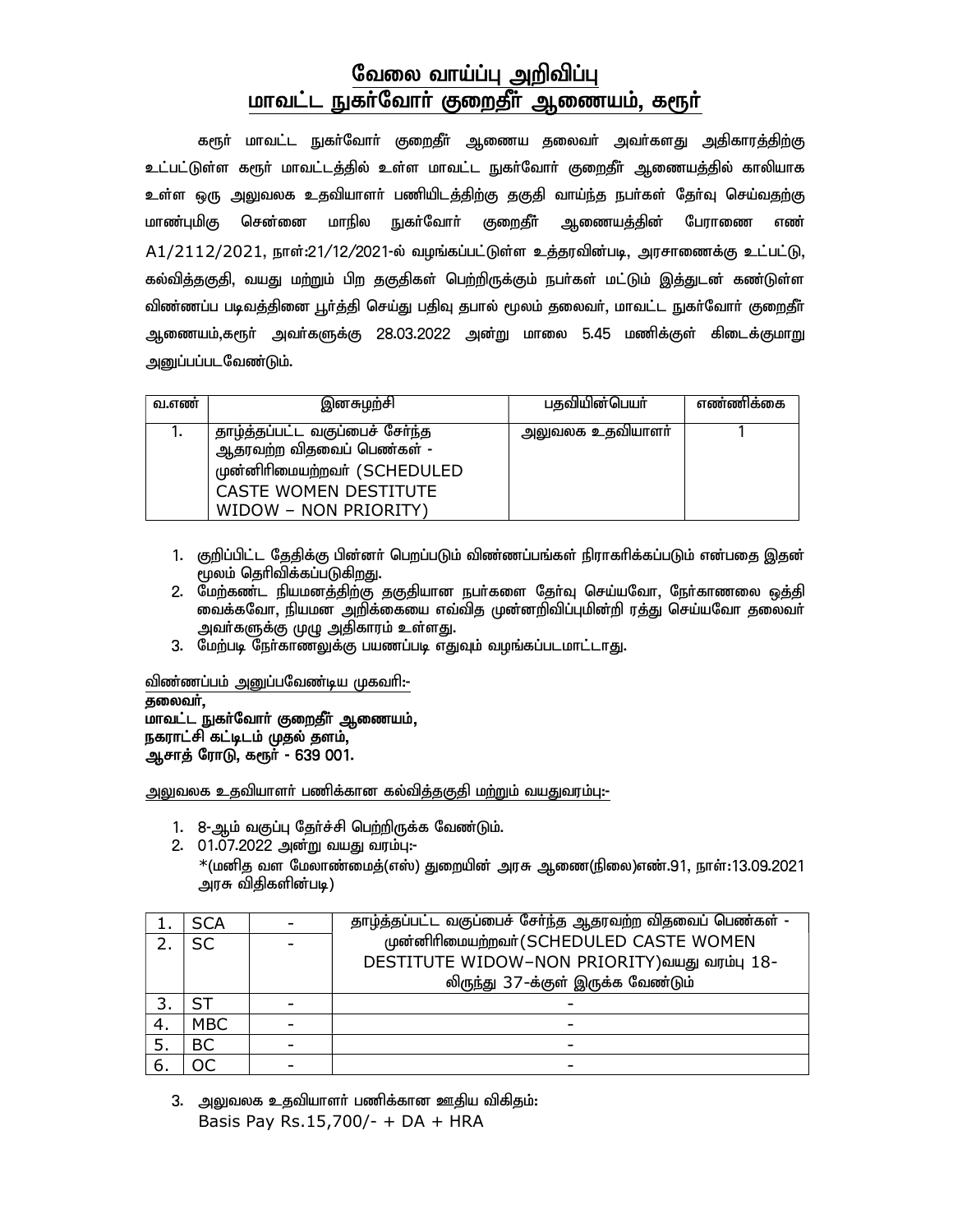## விண்ணப்ப படிவம்

| 1.  | பெயர்                                                                                                                | ÷                    |            |
|-----|----------------------------------------------------------------------------------------------------------------------|----------------------|------------|
| 2.  | பாலினம்                                                                                                              | : ஆண்/பெண்/திருநங்கை | புகைப்படம் |
| 3.  | தகப்பனார்/கணவர் பெயர்                                                                                                | ٠                    |            |
| 4.  | வயது                                                                                                                 | ÷.                   |            |
| 5.  | பிறந்த தேதி                                                                                                          |                      |            |
| 6.  | தேசிய இனம்                                                                                                           |                      |            |
| 7.  | மதம்                                                                                                                 | ÷                    |            |
| 8.  | இனப்பிரிவு மற்றும் ஜாதிச்சான்றிதழ்<br>இணைக்கப்பட வேண்டும்.                                                           | ÷                    |            |
| 9.  | முகவரி                                                                                                               | t                    |            |
|     |                                                                                                                      |                      |            |
| 10. | விண்ணப்பிக்கும் பதவி                                                                                                 |                      |            |
| 11. | கல்வித் தகுதி                                                                                                        |                      |            |
| 12. | வாகன ஓட்டுநா் உரிமம் போன்ற மற்ற<br>தகுதிகள்                                                                          |                      |            |
| 13. | விண்ணப்பதாரா் மீது முதல் தகவல்<br>அறிக்கை (FIR) அல்லது குற்றவழக்கு<br>நிலுவையில் உள்ளதா?<br>ஆம் எனில் அதன் விபரங்கள் | н                    |            |
| 14. | அலைபேசி எண் (Mobile No.)                                                                                             |                      |            |
| 15. | மின்னஞ்சல் முகவரி<br>(E-Mail ID) (எதுவும் இருந்தால்)                                                                 |                      |            |
| 16. | புலனம் எண் (Whatsapp No.)<br>$\sim 10$                                                                               |                      |            |
|     |                                                                                                                      |                      | _ஆகிய      |

என்னால் மேலே சொல்லப்பட்டுள்ள தகவல்கள் அனைத்தும் உண்மை என உறுதி கூறுகிறேன்.

மனுதாரா் கையொப்பம்

நாள் : .03.2022<br>இடம் : கரூர். இடம் :

குறிப்பு:- விண்ணப்பத்துடன் கல்வித்தகுதி, வயது, முகவரி மற்றும் சாதி சான்றிதழ் ஆகியவற்றிற்கான ஆவணங்களின் நகல்கள் சான்றொப்பம் செய்து அனுப்பப்படவேண்டும். விண்ணப்பங்கள் பதிவு தபால் மூலம் அனுப்பப்பட வேண்டும்.